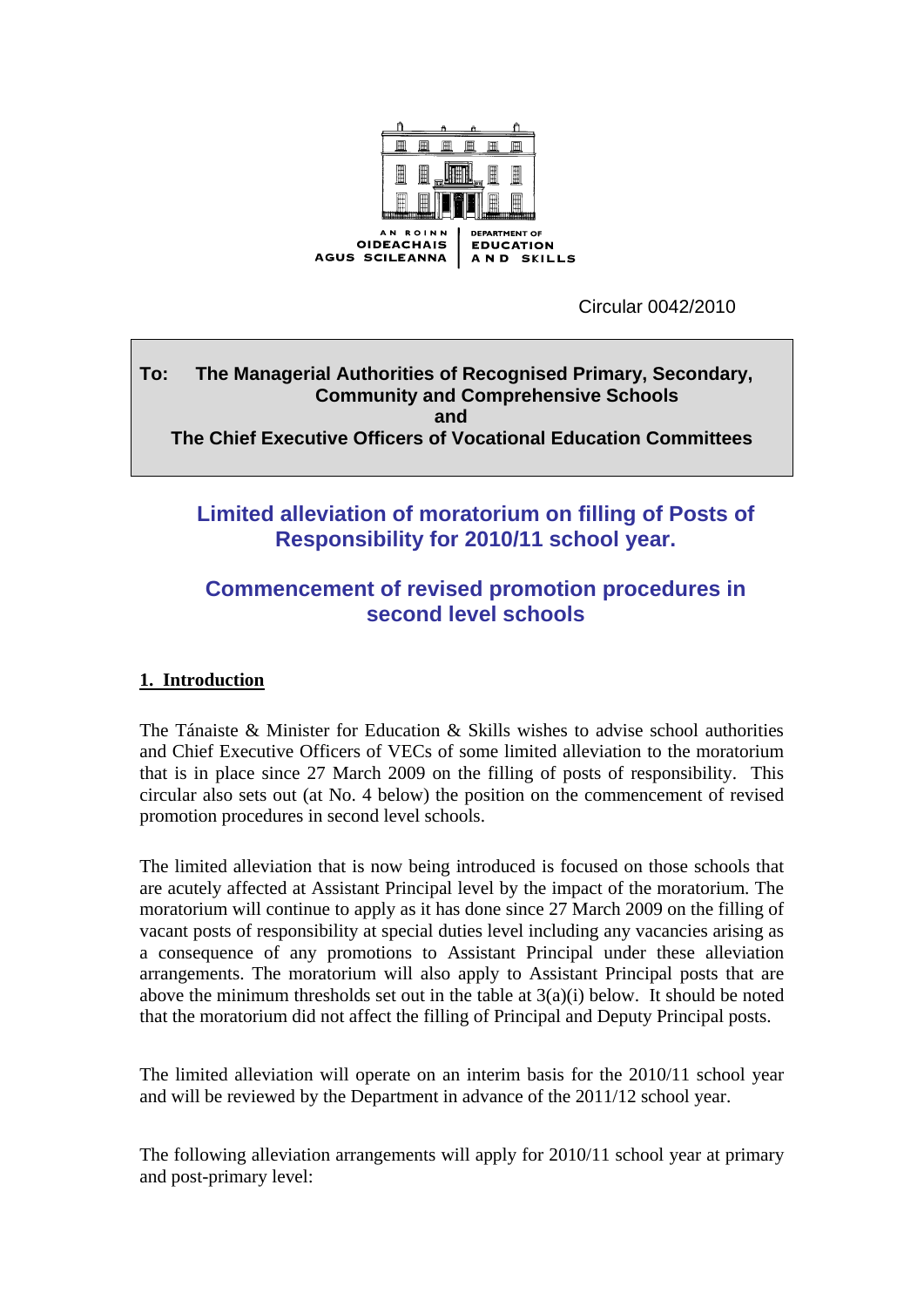### **2. Primary level:**

The alleviation at primary level will be limited. It is confined to those primary schools that are deemed to be the most acutely affected by the impact of the moratorium on the filling of vacant posts of responsibility at Assistant Principal level. Primary schools that had at least 400 pupils enrolled on 30 September 2009 will be eligible to be considered for some limited alleviation.

Primary schools meeting the above criteria, that wish to be considered for some limited alleviation, should apply to the Primary Allocations Section of the Department by Friday 17 September 2010 setting out their particular extenuating circumstances.

The level of alleviation to be applied at individual school level will be determined in the Autumn when a clearer picture will have emerged on the overall number of vacancies involved and the level of alleviation required.

## **3. Post Primary level:**

The alleviation measures at post-primary level are designed to ensure that schools do not fall below a minimum level of middle management supports at Assistant Principal level.

The alleviation measures at post-primary level will operate as follows:

### (i) Assistant Principal posts of responsibility

Assistant Principal posts of responsibility may be filled by school authorities in accordance with the schedule set out in the table below. The schedule applies to vacancies that arose since the moratorium was introduced on 27 March 2009 including those vacancies that occur for the 2010/11 school year.

The schedule in the table, is based on recognised pupil enrolment on approved courses, and it will be used to determine the minimum thresholds for the number of Assistant Principal posts of responsibility in individual post-primary schools.

The pupil enrolments are those pupils that are enrolled in schools on the 30 September 2009.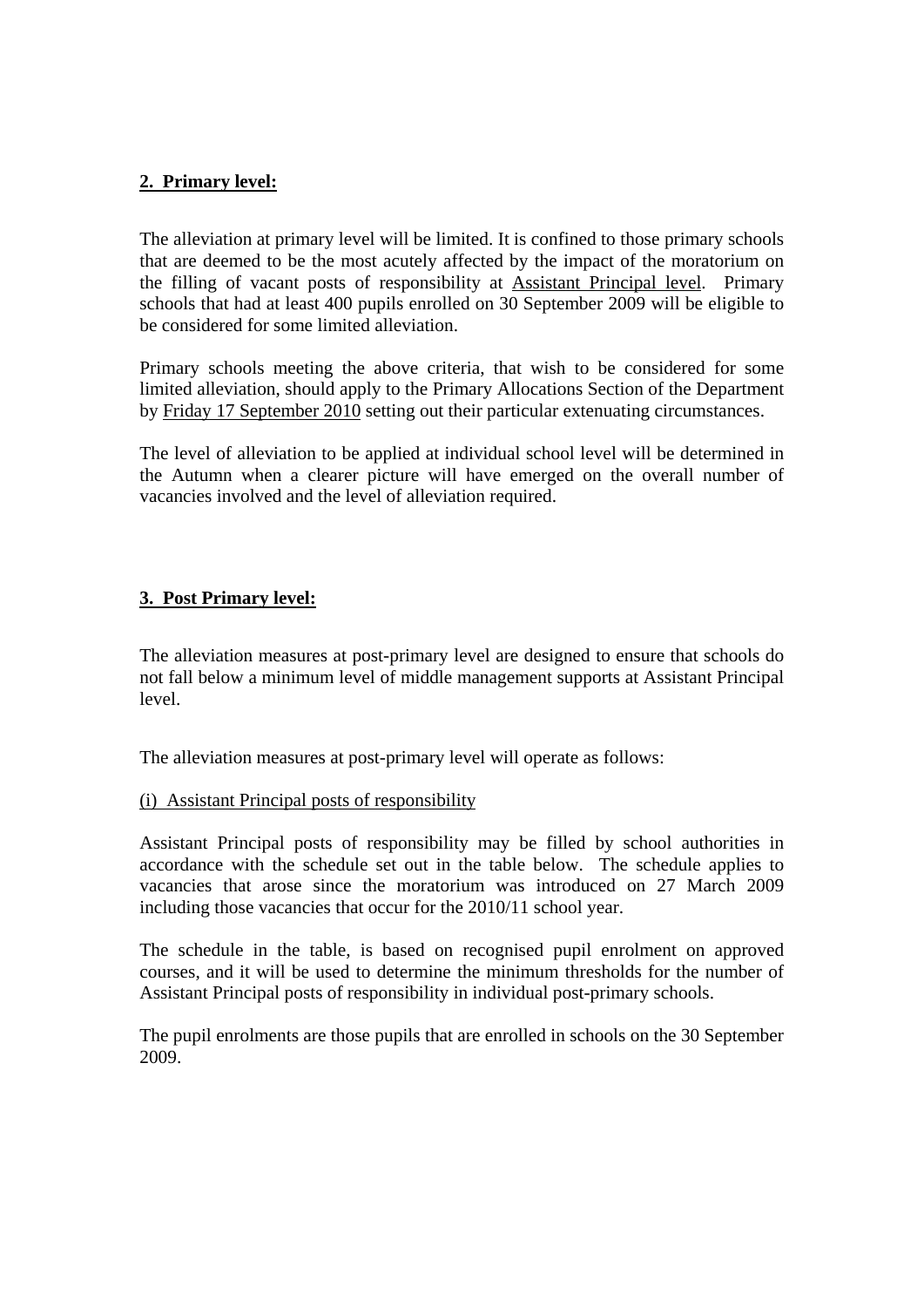| <b>Pupil</b><br><b>Enrolment</b><br>(30/9/09) | <b>Minimum threshold of Assistant Principal posts</b><br>in individual post-primary schools |
|-----------------------------------------------|---------------------------------------------------------------------------------------------|
| < 100                                         |                                                                                             |
| 100-199                                       |                                                                                             |
| 200-299                                       | 2                                                                                           |
| 300-399                                       | 3                                                                                           |
| 400-499                                       |                                                                                             |
| 500-699                                       |                                                                                             |
| 700-899                                       |                                                                                             |
| 900-1099                                      |                                                                                             |
| >1100                                         |                                                                                             |

Posts of responsibility held on a personal basis must be counted when calculating the threshold of Assistant Principal posts.

If a school is below the relevant threshold set out in the table the school authority may fill the shortfall in Assistant Principal post(s) up to the relevant threshold in accordance with the revised promotion procedures.

Each VEC will be required to inform the Department of the overall number of Assistant Principal vacancies that are being filled under this limited alleviation.

## (ii) Programme Co-ordinator Posts at Assistant Principal level

If a school had a vacancy, on or before 1 June 2010, for the position of Programme Co-ordinator at Assistant Principal level then it may also be entitled to some alleviation. The extent of alleviation will be determined having regard to each school's overall position on 1 June 2010 in relation to Assistant Principal posts.

The position in relation to any alleviation that may be done in respect of vacancies arising after 1 June 2010 for Programme Coordinators at Assistant Principal level will be determined in the Autumn when a clearer picture will have emerged on the overall number of vacancies involved.

### Vacancies on or before 1 June 2010 – Information requirements from schools

Schools that are seeking alleviation for a Programme Coordinator post at Assistant Principal level that was vacant on or before 1 June 2010 are requested to provide the following information to the Department's Post-Primary Allocations Section if at all possible by Friday 16 July 2010 or as soon as possible thereafter:

- Date the vacancy occurred for Programme Coordinator at Assistant Principal
- The school's overall position, on 1 June 2010, in relation to Assistant Principal posts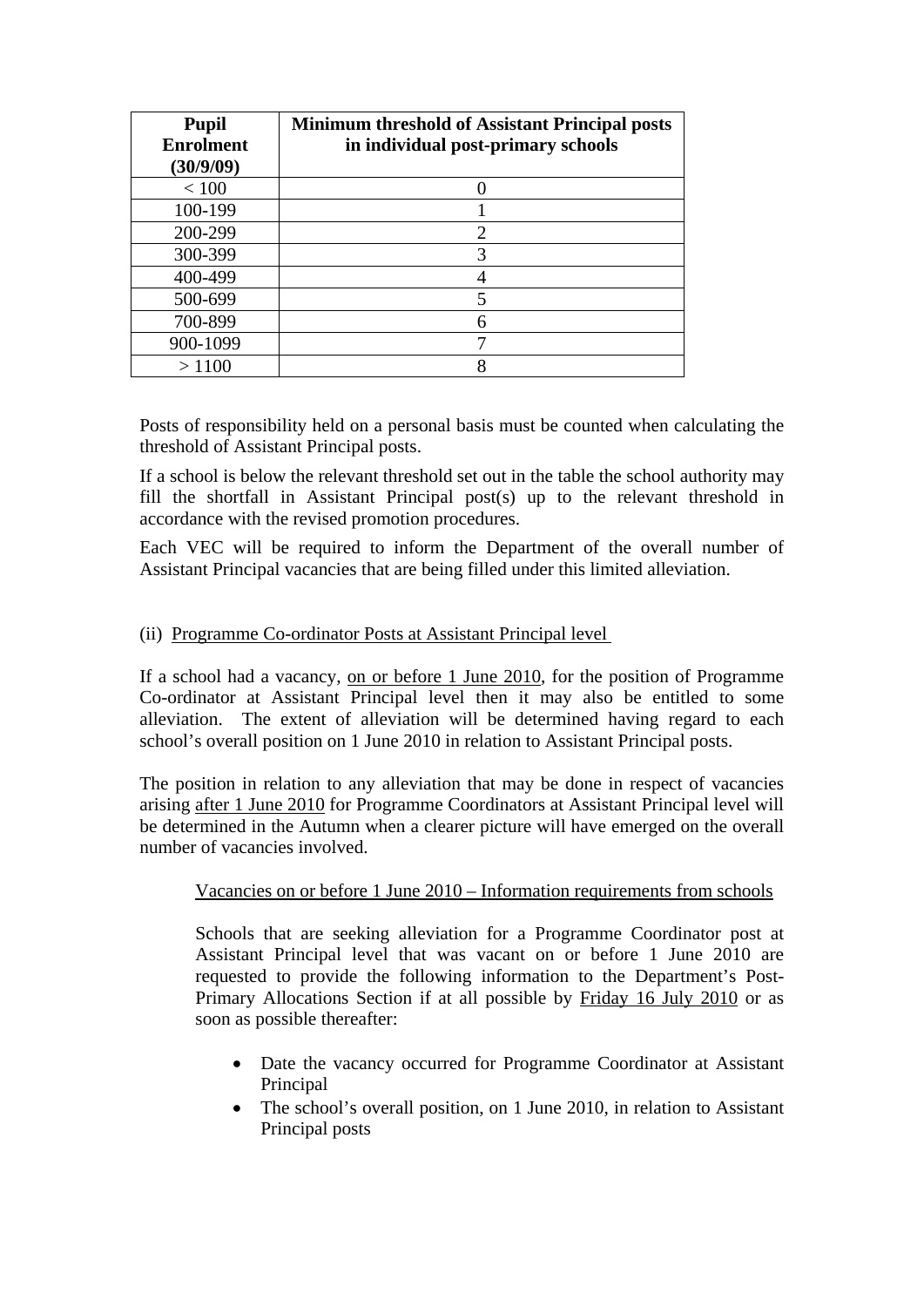It is accepted that the return date is in the school holiday period but unfortunately it was not possible to have issued this circular at an earlier date. To assist schools, the information can be provided by way of a simple e-mail to the Department using the [Allocations@education.gov.ie](mailto:Allocations@education.gov.ie) e-mail address. It does not require a formal letter from schools.

When the Department has received the requested information it will then be able to advise individual schools of the existing vacancies for Programme Coordinators at Assistant Principal level that can be filled through these alleviation arrangements.

Each VEC that is seeking alleviation must provide similar information in respect of its relevant school(s).

### Vacancies after 1 June 2010 - Information requirements from schools

School authorities should notify the Post-Primary Allocations Section of the Department by Friday 17 September 2010 if they wish to be considered for some alleviation as a result of vacancies for Programme Coordinators at Assistant Principal level arising after 1 June 2010.

### (iii) Director of Adult Education at Deputy Principal level:

If a school had, on or before 1 June 2010, a vacancy for Director of Adult Education at Deputy Principal level, the post may now be filled in accordance with the relevant appointment procedures.

Each VEC will be required to inform the Department of the overall number of Director of Adult Education vacancies that are being filled under this limited alleviation.

The position in relation to alleviation measures in respect of vacancies for Director of Adult Education arising after 1 June 2010 will be considered in the Autumn when a clearer picture will have emerged on the overall number of vacancies involved and the level of alleviation required.

School authorities should notify the Post-Primary Allocations Section of the Department by Friday 17 September 2010 if they wish to be considered for some alleviation as a result of a vacancy for Director of Adult Education arising after 1 June 2010.

### **4. Commencement of revised promotion procedures in second level schools**

The revised promotion procedures that have been agreed at Teachers Conciliation Council (TCC) for second level schools are now operative. These procedures are set out at Appendix 1 of this Circular.

Information in relation to the commencement of revised promotion procedures for primary level schools will issue in due course.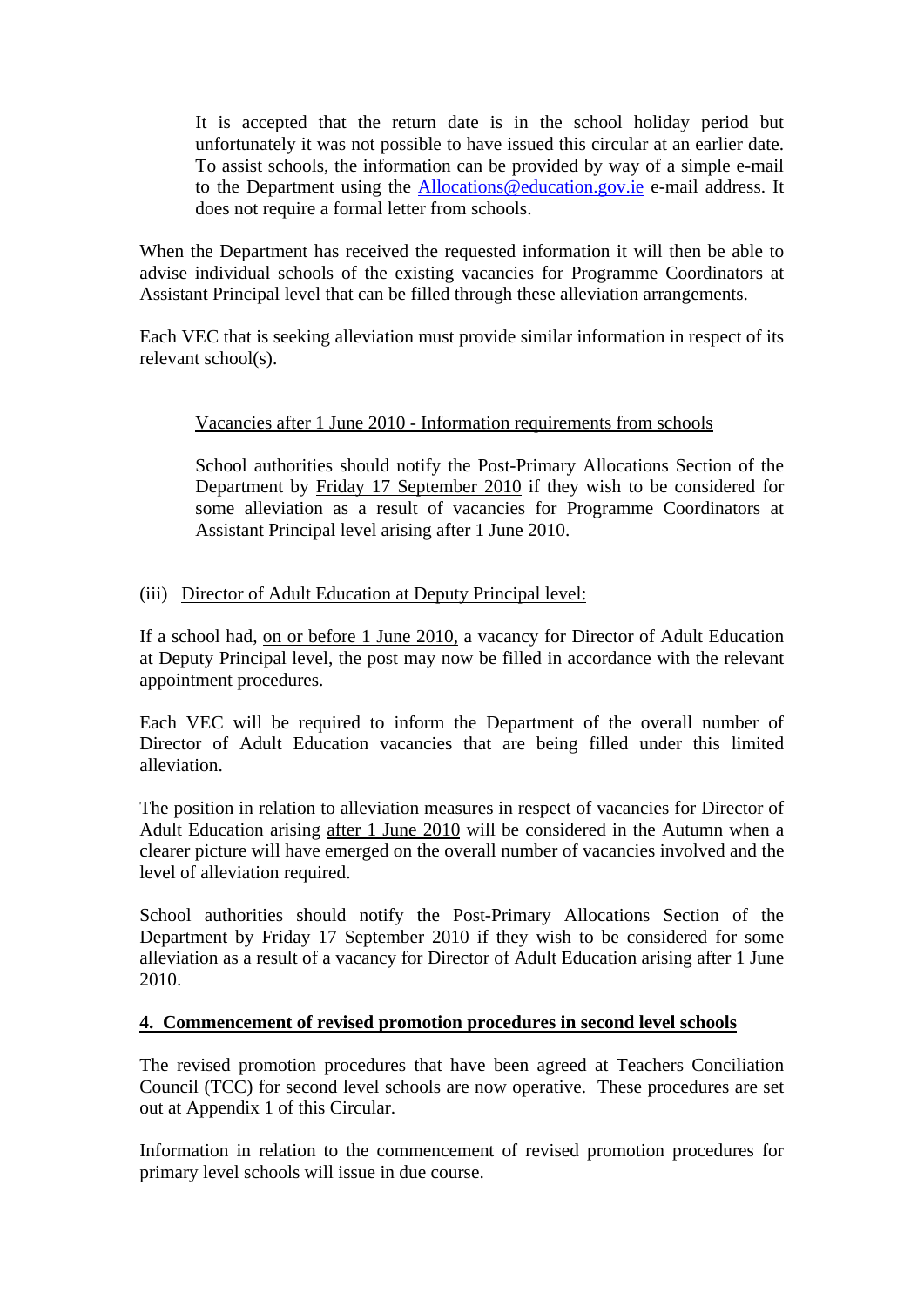### **5. Payment of Post of Responsibility Allowance**

Payment of allowance for a Post of Responsibility filled under the alleviation measures set out in this Circular can only take effect in the 2010/11 school year. Payment will be made with effect from the date of appointment to a Post of Responsibility in the new school year.

### **6. General:**

The alleviation measures are limited and it continues to be a matter for school authorities to re-organise and prioritise the appropriate duties for post of responsibility holders in the context of the application of the moratorium.

This Circular should be read in conjunction with the Department Circular 0022/2009 on the application of the moratorium.

### **7. Queries:**

Queries in relation to these alleviation arrangements should be sent to the following email addresses:-

Primary schools: mail to: [PrimaryAllocations@education.gov.ie](mailto:PrimaryAllocations@education.gov.ie)

Post primary schools: mail to: [Allocations@education.gov.ie](mailto:Allocations@education.gov.ie)

Queries in relation to the revised promotion procedures should be sent to the following address:- [teachersna@education.gov.ie](mailto:%20teachersna@education.gov.ie)

Hubert Loftus Principal Officer Teacher Allocations Section

July, 2010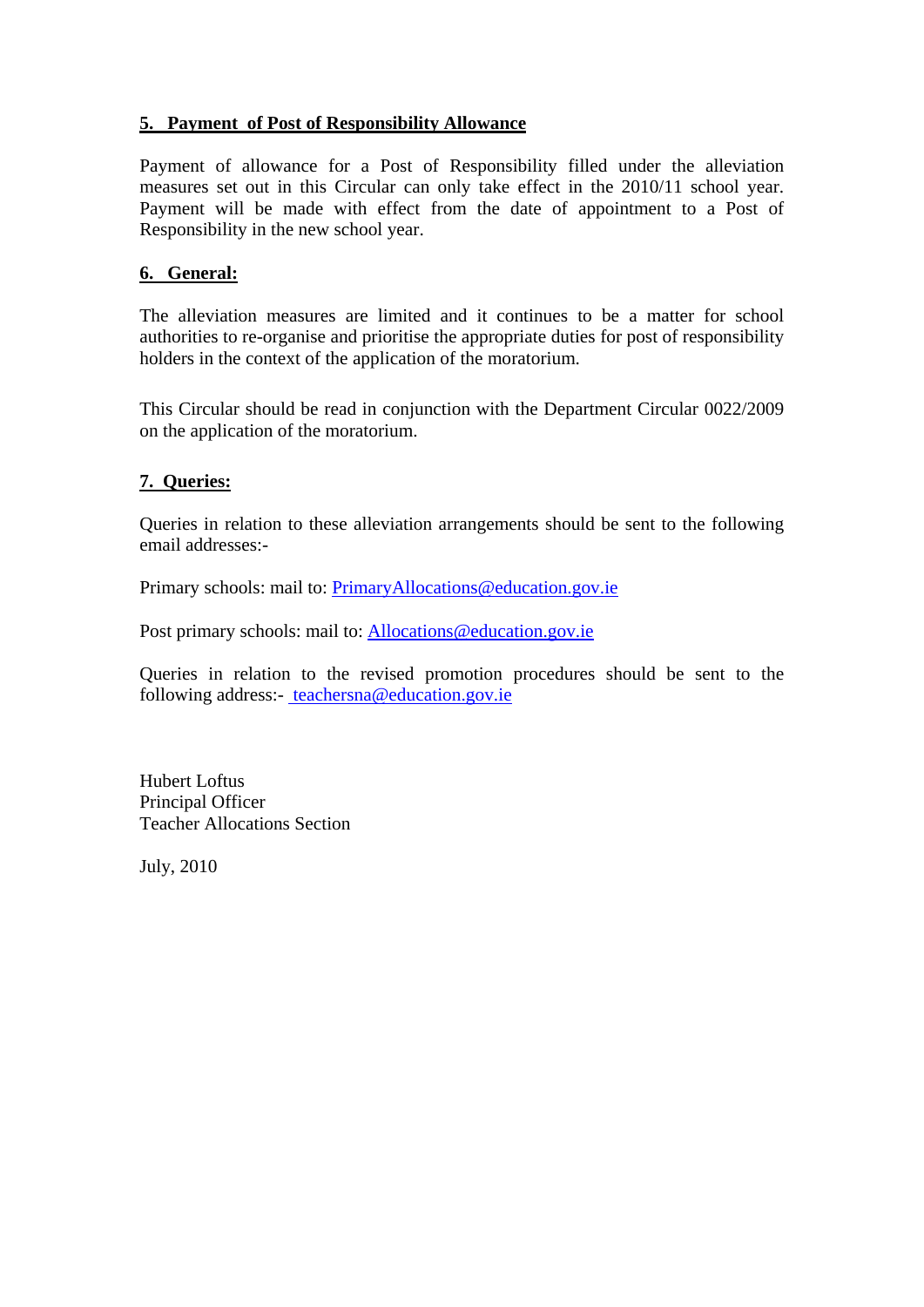# **Appendix 1**

### **Revised Promotion Procedures for Appointment to Assistant Principal and Special Duties Teacher in Second level Schools.**

The following outline agreement was reached between the parties to the Teachers Conciliation Council.

## **1. New Arrangements**

There will be five criteria for selection each carrying a weighting of 20 marks

- Seniority
- Knowledge, Understanding and Capacity to meet the needs of the job
- Capacity to contribute to the overall development of the school
- Interpersonal and Communication Skills
- Capacity to contribute to the overall Organisation and Management of the school

Seniority will be reckoned as follows:

### Service in the school or scheme

The service in the school or scheme of the most senior applicant will qualify for 20 points. Using that service as a base line, it will be divided by four in order to establish four quartiles.

All applicants in the top quartile will each receive 20 points All applicants in the second quartile will each receive 15 points All applicants in the third quartile will each receive 10 points All applicants in the lower quartile will each receive 5 points

Service as a teacher in another school or scheme

Any teacher who has service in another school or scheme recognised by the Department of Education and Skills, where such service is a minimum of the value of 1 quartile in the competition in question will be moved to the next higher quartile than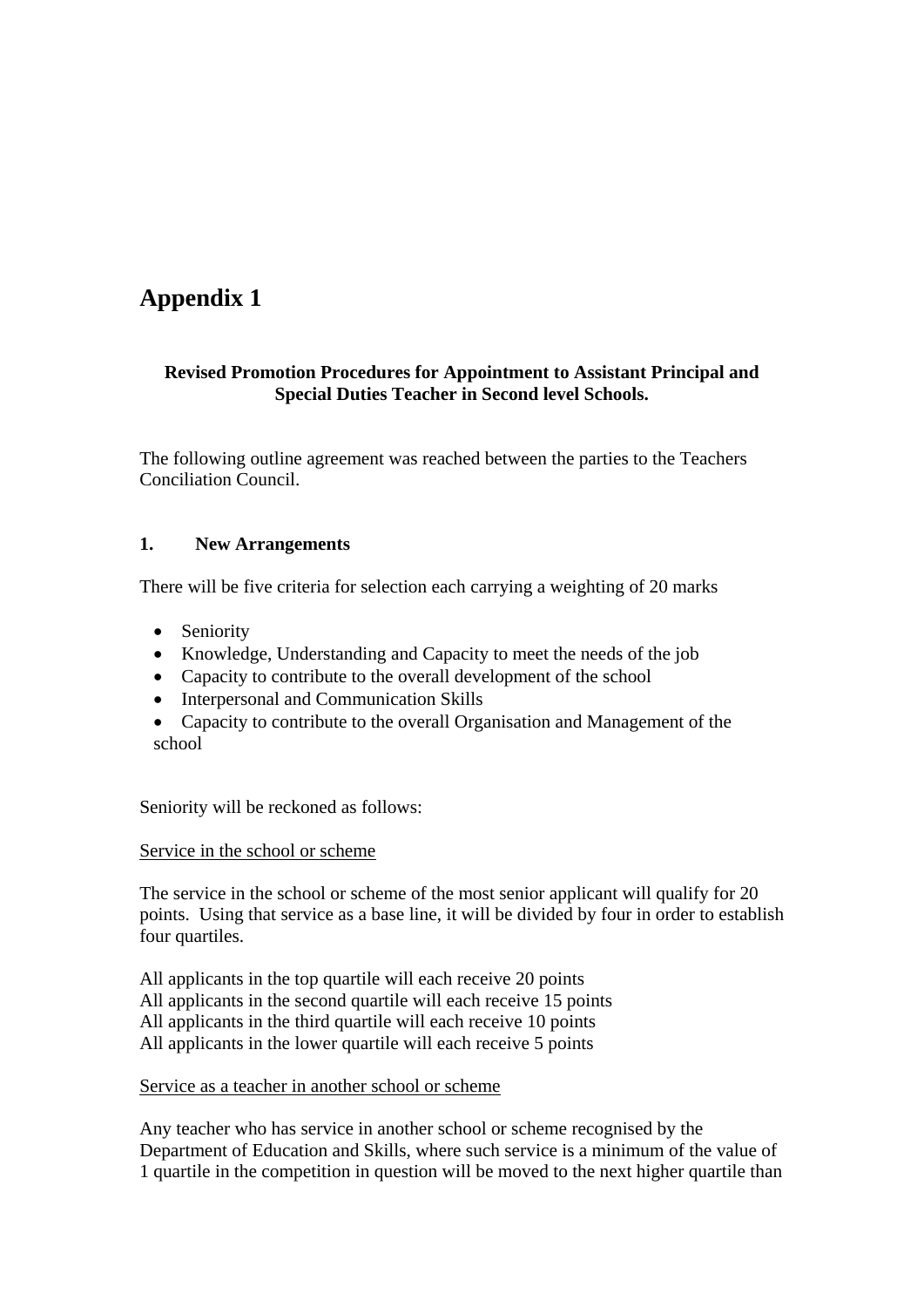that justified by service in the school, subject to not exceeding 20 points overall mark on seniority.

# **2. Phasing**

### **Permanent Posts**

2009-2010 - The current arrangements will apply

2010-2011 - Two-thirds of the available permanent posts at Assistant Principal level and two-thirds at Special Duties level will be filled under the current arrangements. One third of the available permanent posts at Assistant Principal level and one-third at Special Duties level will be filled under the new arrangements.

2011-2012 - The same arrangement as 2010-2011

2012-2013 - The same arrangement as 2010-2011

2013-2014 - One half of the available permanent posts at Assistant Principal level and one half at Special Duties level will be filled under the current arrangements. One half of the available permanent posts at Assistant Principal level and one half at Special Duties level will be filled under the new arrangements.

2014-2015 - The same arrangements as for 2013-2014

2015 onwards - All available permanent posts at Assistant Principal level and Special Duties level will be filled under the new arrangements.

## **Temporary Posts**

The new arrangements will apply to all temporary appointments to Assistant Principal and Special Duties Teacher w.e.f. the commencement of the 2013/2014 school year. Existing arrangements will continue to apply to such posts up and to the end of the 2012/2013 school year.

### **Interview Process**

During the transition period the interviews for all posts (**Temporary and Permanent**) will be carried out using the full set of criteria listed above, but the marks will be adjusted, in order to reflect the different values for seniority, that currently exist.

## **3. Appeal System**